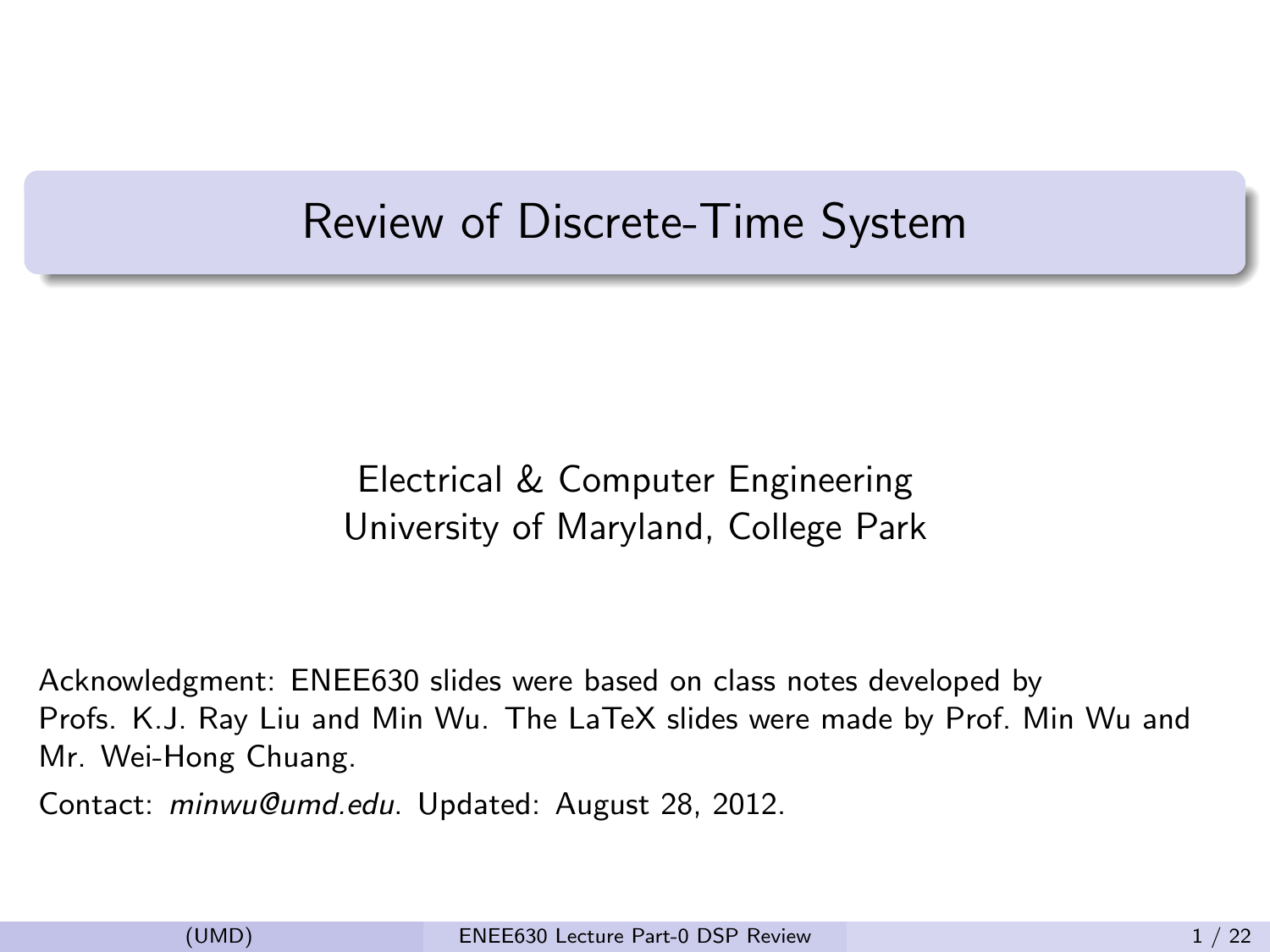- Discrete-time signals:  $\delta(n)$ ,  $u(n)$ , exponentials, sinusoids
- Transforms: ZT, FT
- Discrete-time system: LTI, causality, stability, FIR & IIR system
- Sampling of a continuous-time signal
- Discrete-time filters: magnitude response, linear phase
- Time-frequency relations: FS; FT; DTFT; DFT

Homework: Pick up a DSP text and review.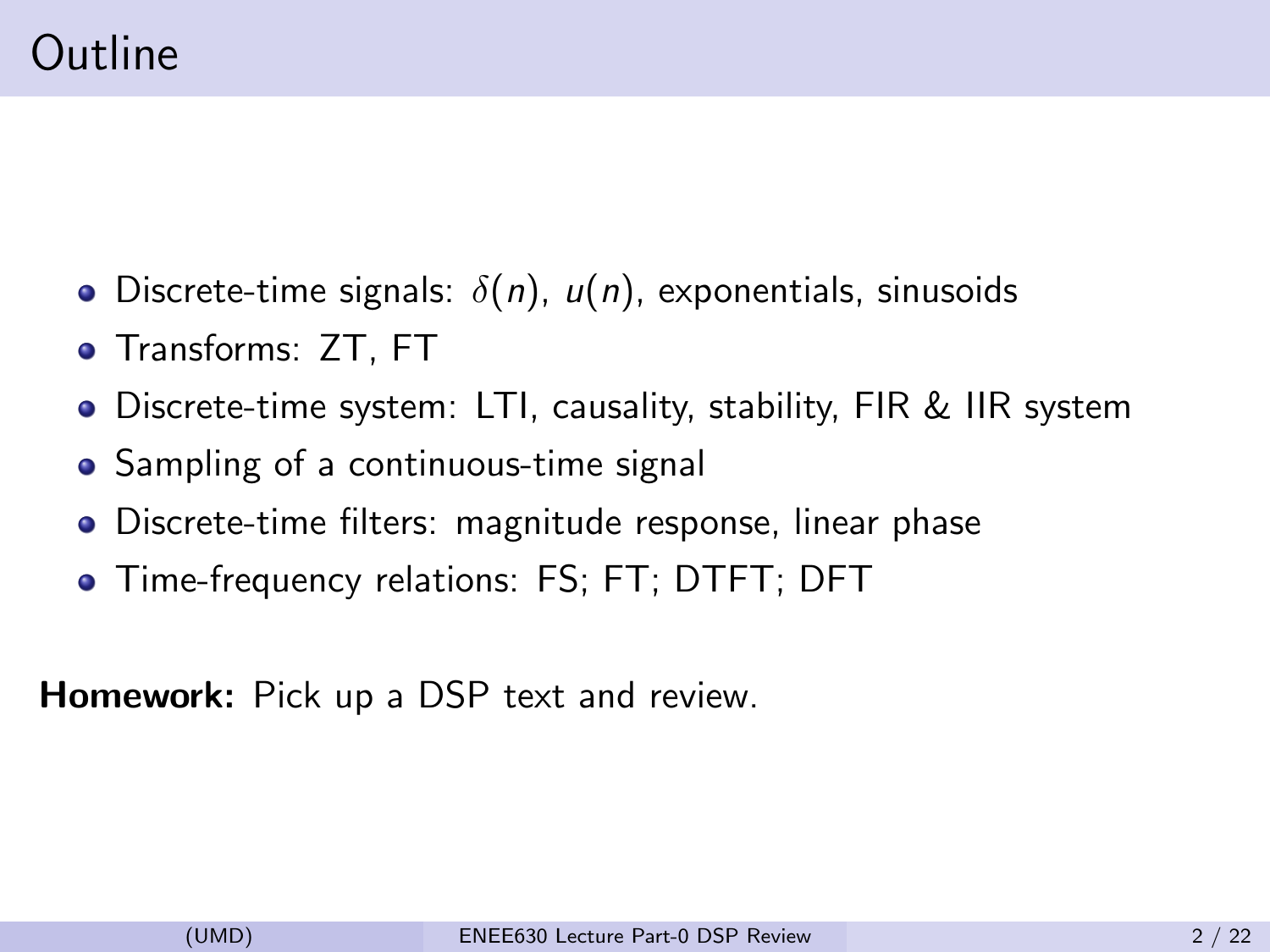## §0.1 Basic Discrete-Time Signals

**1** unit pulse (unit sample)

$$
\delta[n] = \begin{cases} 1 & n = 0 \\ 0 & \text{otherwise} \end{cases}
$$



**Q** unit step  

$$
u[n] = \begin{cases} 1 & n \ge 0 \\ 0 & otherwise \end{cases}
$$



#### Questions:

- What is the relation between  $\delta[n]$  and  $u[n]$ ?
- $\bullet$  How to express any  $x[n]$  using unit pulses?  $x[n] = \sum_{k=-\infty}^{\infty} x[k]\delta[n-k]$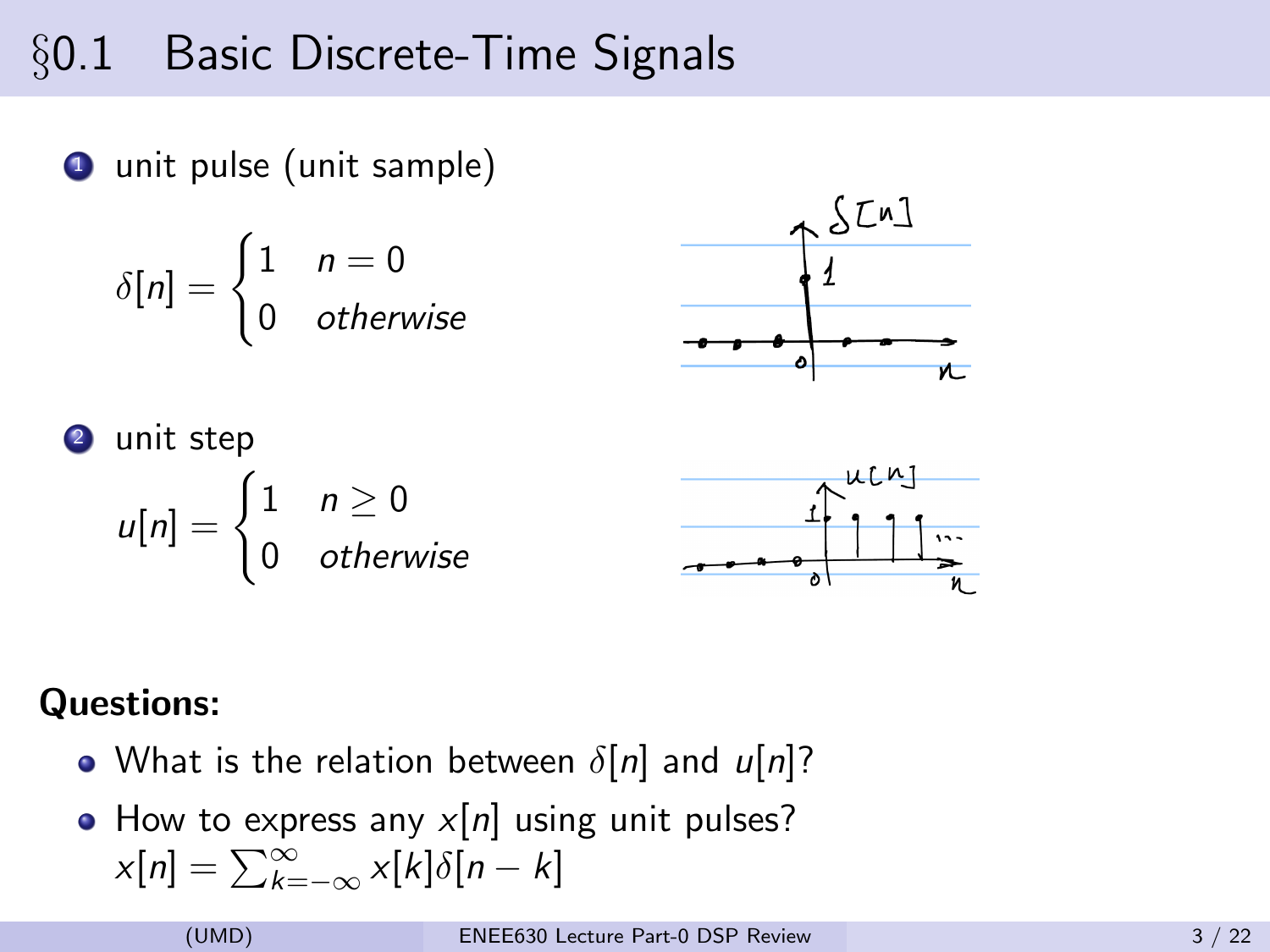## §0.1 Basic Discrete-Time Signals

<sup>3</sup> Sinusoids and complex exponentials  $x_1[n] = A \cos(\omega_0 n + \theta)$  $x_2[n] = a e^{j\omega_0 n}$ 

•  $x_2[n]$  has real and imaginary parts; known as a single-frequency signal.

#### **Exponentials**



#### Questions:

Is  $x_1[n]$  a single-frequency signal? Are  $x_1[n]$  and  $x_2[n]$  periodic?

(UMD) [ENEE630 Lecture Part-0 DSP Review](#page-0-0) 4 / 22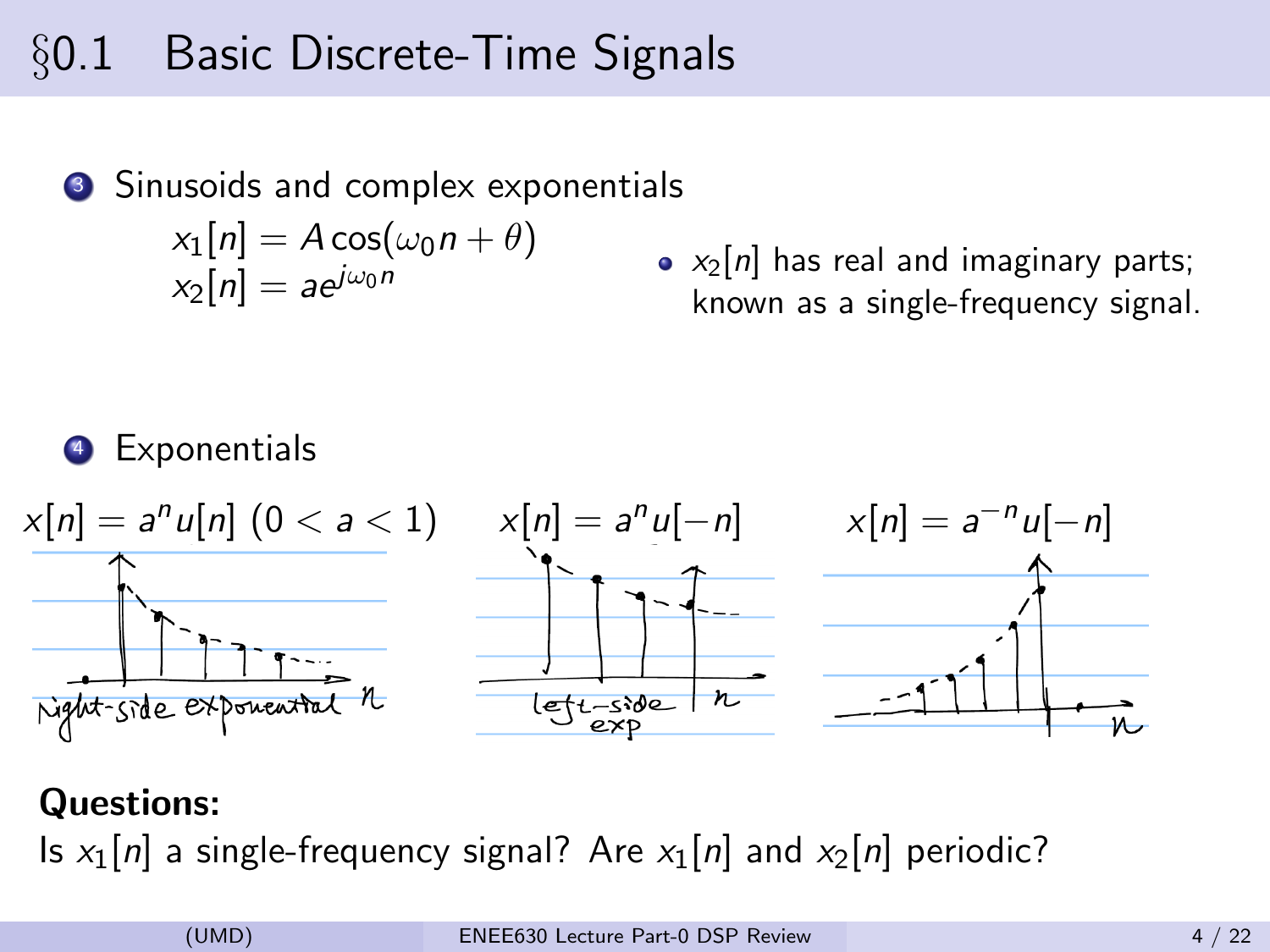The **Z-transform** of a sequence  $x[n]$  is defined as

$$
\mathbb{X}(z)=\sum_{n=-\infty}^{\infty}x[n]z^{-n}.
$$

In general, the region of convergence (ROC) takes the form of  $R_1 < |z| < R_2$ .

E.g.: 
$$
x[n] = a^n u[n]
$$
:  $\mathbb{X}(z) = \frac{1}{1 - az^{-1}}$ , ROC is  $|z| > |a|$ .

The same  $\mathbb{X}(z)$  with a different ROC  $|z| < |a|$  will be the ZT of a different  $x[n] = -a^n u[-n-1].$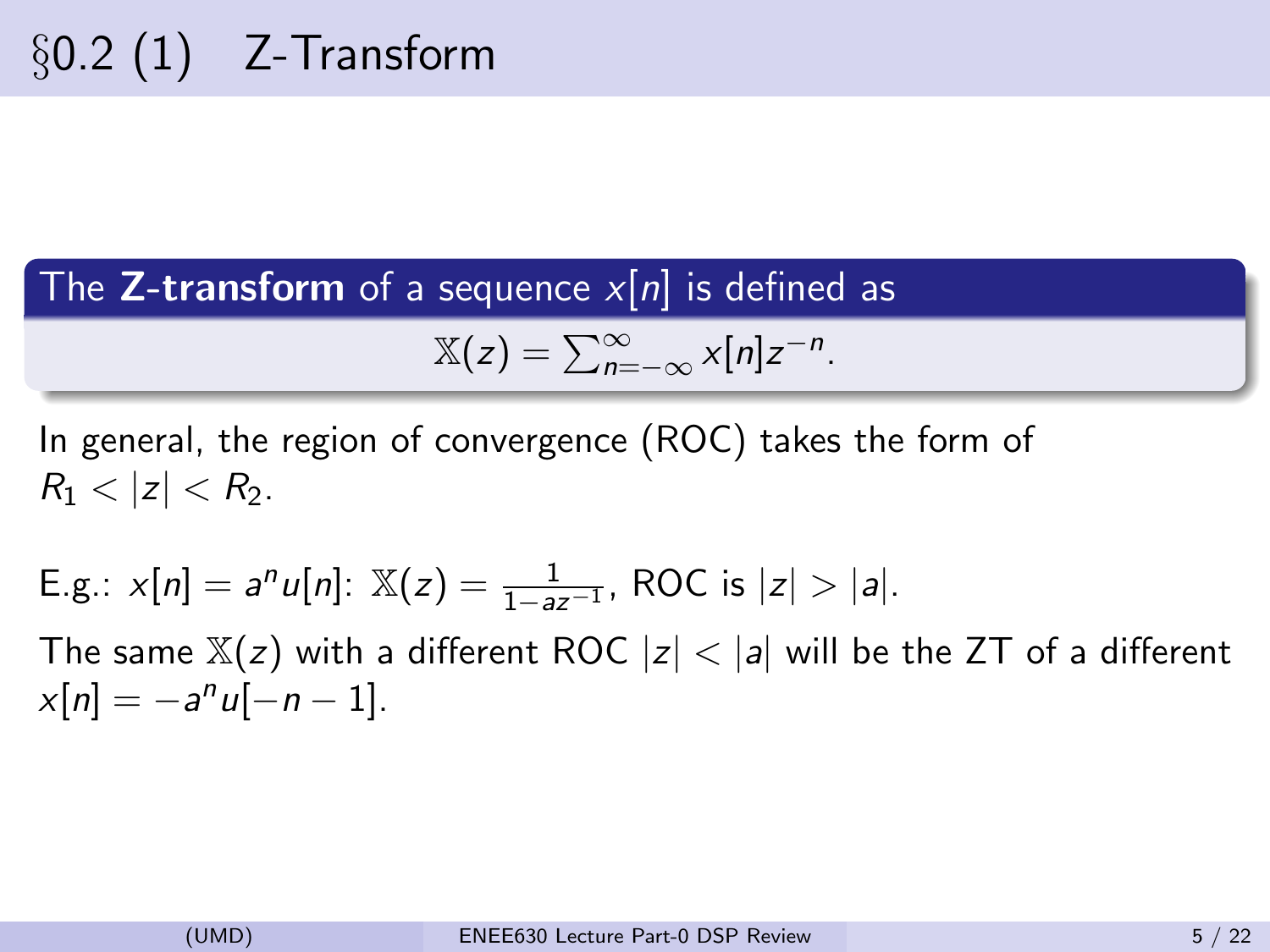The **Fourier transform** of a discrete-time signal  $x[n]$ 

$$
\mathbb{X}_{\text{DTFT}}(\omega) = \mathbb{X}(z)|_{z=e^{j\omega}} = \sum_{n=-\infty}^{\infty} x[n]e^{-j\omega n}
$$

- Often known as the Discrete-Time Fourier Transform (DTFT)
- If the ROC of  $X(z)$  includes the unit circle, we evaluate  $X(z)$  with  $z=e^{j\omega}$ , we call  $\mathbb{X}(e^{j\omega})$  the Fourier Transform of  $x[n]$
- The unit of frequency variable  $\omega$  is radians
- $\mathbb{X}(\omega)$  is periodic with period  $2\pi$
- The inverse transform is  $x[n] = \frac{1}{2\pi} \int_0^{2\pi} \mathbb{X}(\omega) e^{j\omega n} d\omega$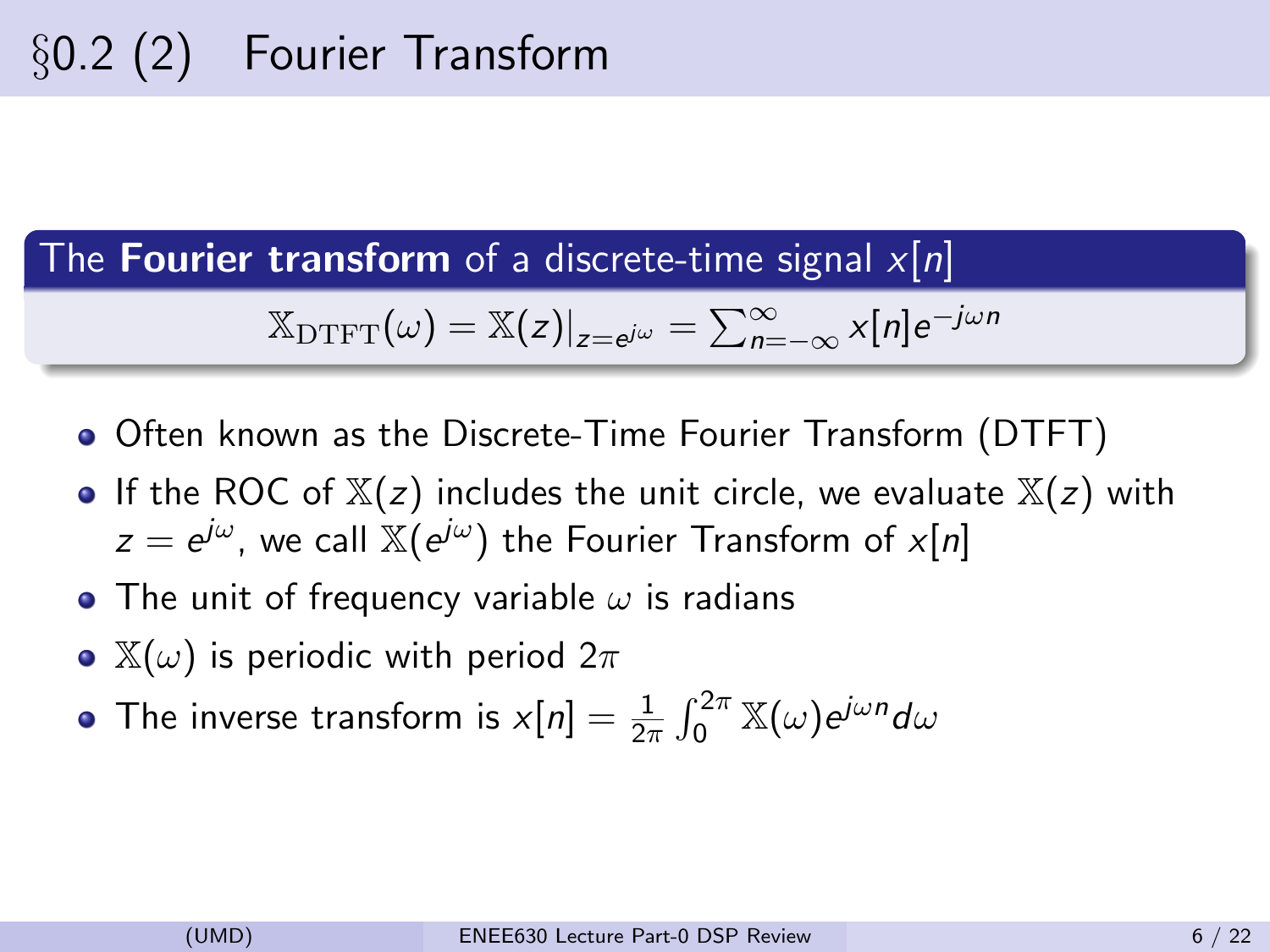**Question:** What is the FT of a single-frequency signal  $e^{j\omega_0 n}$ ?

- Since the ZT of  $a^n$  does not converge anywhere except for  $a = 0$ , the FT for  $x[n] = e^{j\omega_0 n}$  does not exist in the usual sense.
- But we can unite its FT as  $2\pi\delta_a(\omega-\omega_0)$  for  $\omega$  in the range between  $0 < \omega < 2\pi$  and periodically repeating, by using a Dirac delta function  $\delta_a(\cdot)$ .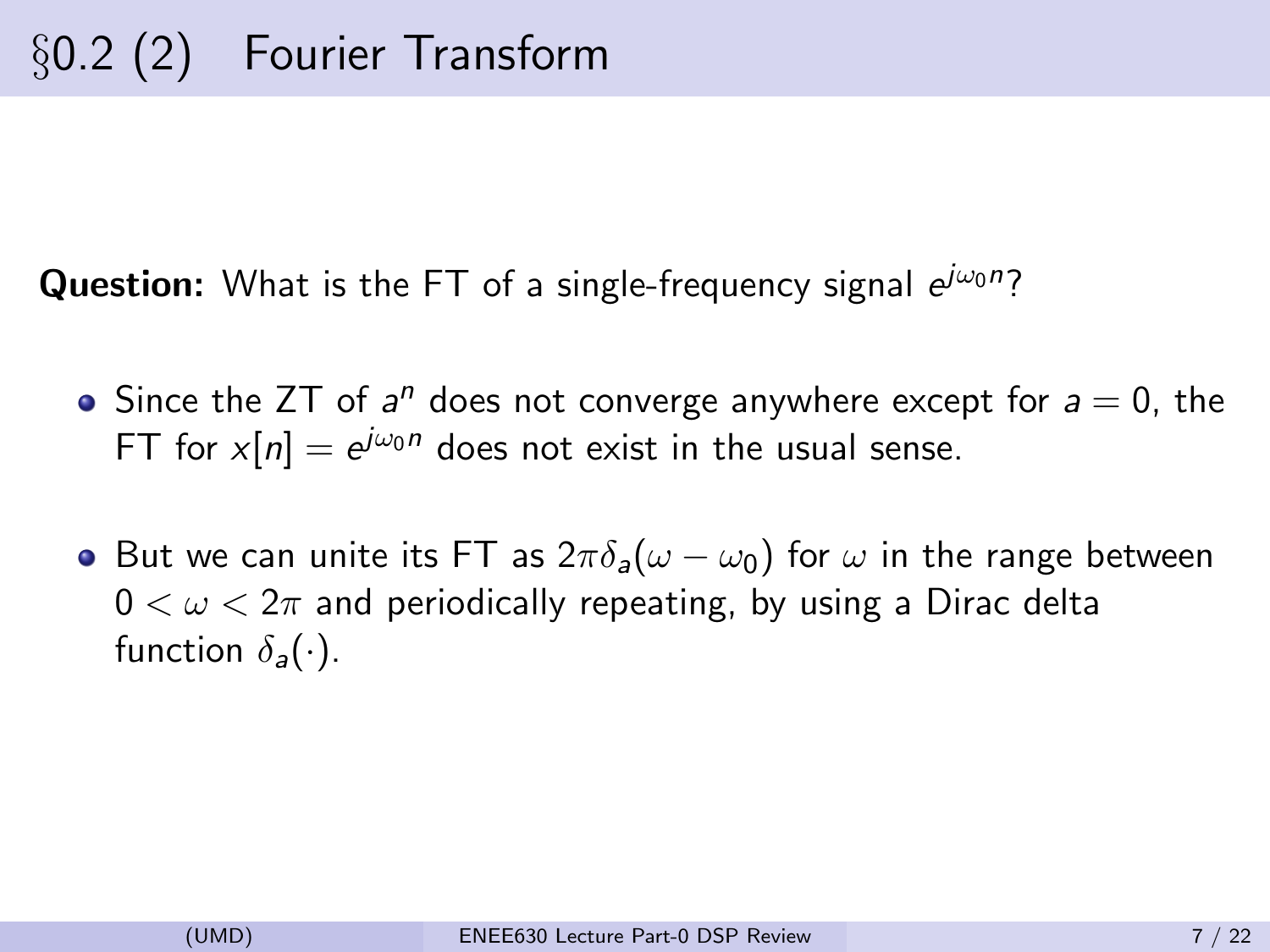# §0.2 (3) Parseval's Relation

Let  $\mathbb{X}(\omega)$  and  $\mathbb{Y}(\omega)$  be the FT of x[n] and y[n], then

$$
\sum_{n=-\infty}^{\infty} x[n]y^{*}[n] = \frac{1}{2\pi} \int_{0}^{2\pi} \mathbb{X}(\omega) \mathbb{Y}^{*}(\omega) d\omega.
$$

i.e., the inner product is preserved (except a multiplicative factor):

$$
\langle x[n], y[n] \rangle = \langle x(\omega), y(\omega) \rangle \cdot \frac{1}{2\pi}
$$

**1** If  $x[n] = y[n]$ , we have  $\sum_{n=-\infty}^{\infty} |x[n]|^2 = \frac{1}{2n}$  $\frac{1}{2\pi}\int_{0}^{2\pi}|\mathbb{X}(\omega)|^{2}d\omega$ 

**2** Parseval's Relation suggests that the energy of  $x[n]$  is conserved after FT and provides us two ways to express the energy.

Question: Prove the Parseval's Relation.

(Hint: start with applying the definition of inverse DTFT for  $x[n]$  to LHS)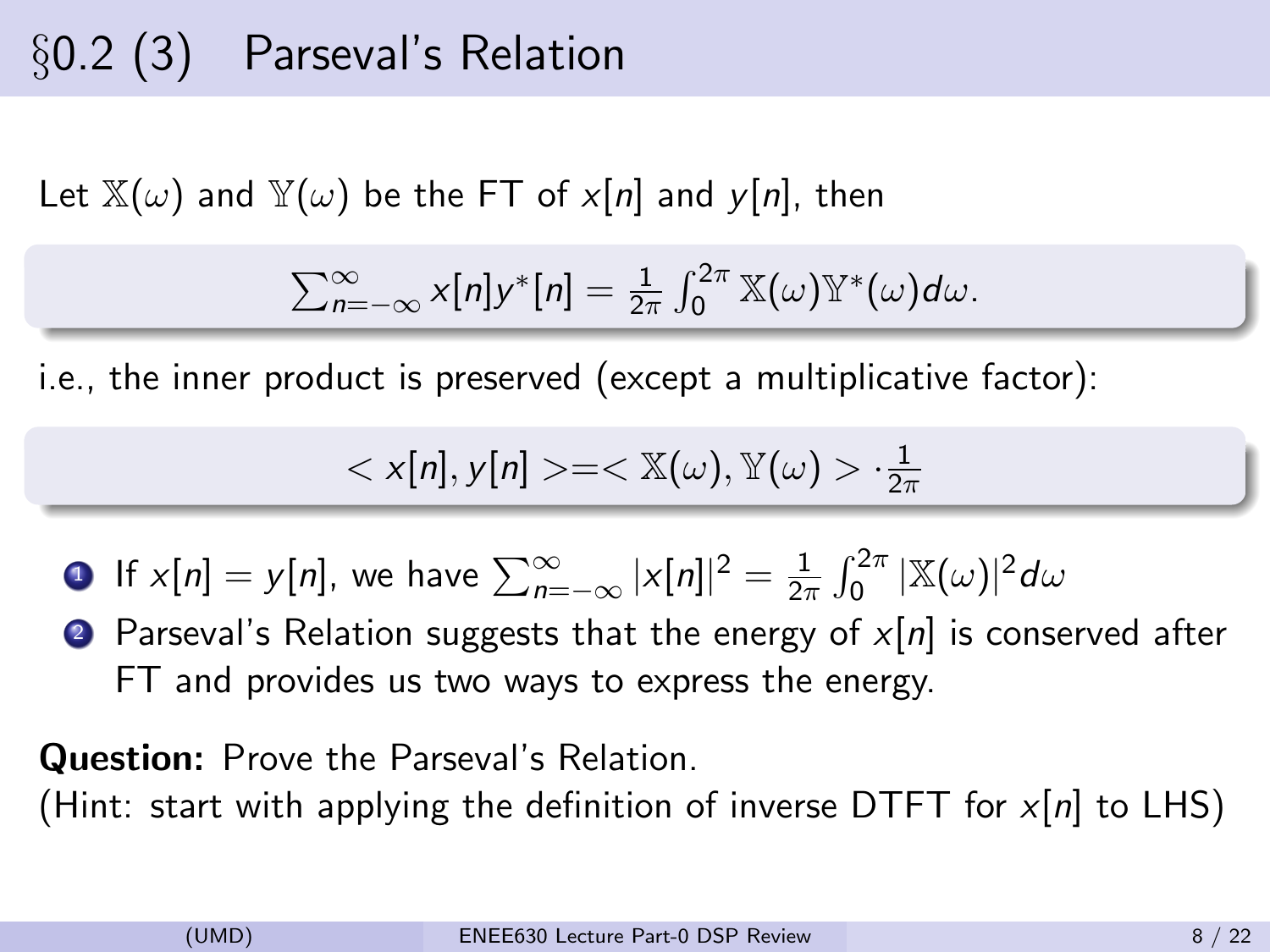Question 1: How to characterize a general system?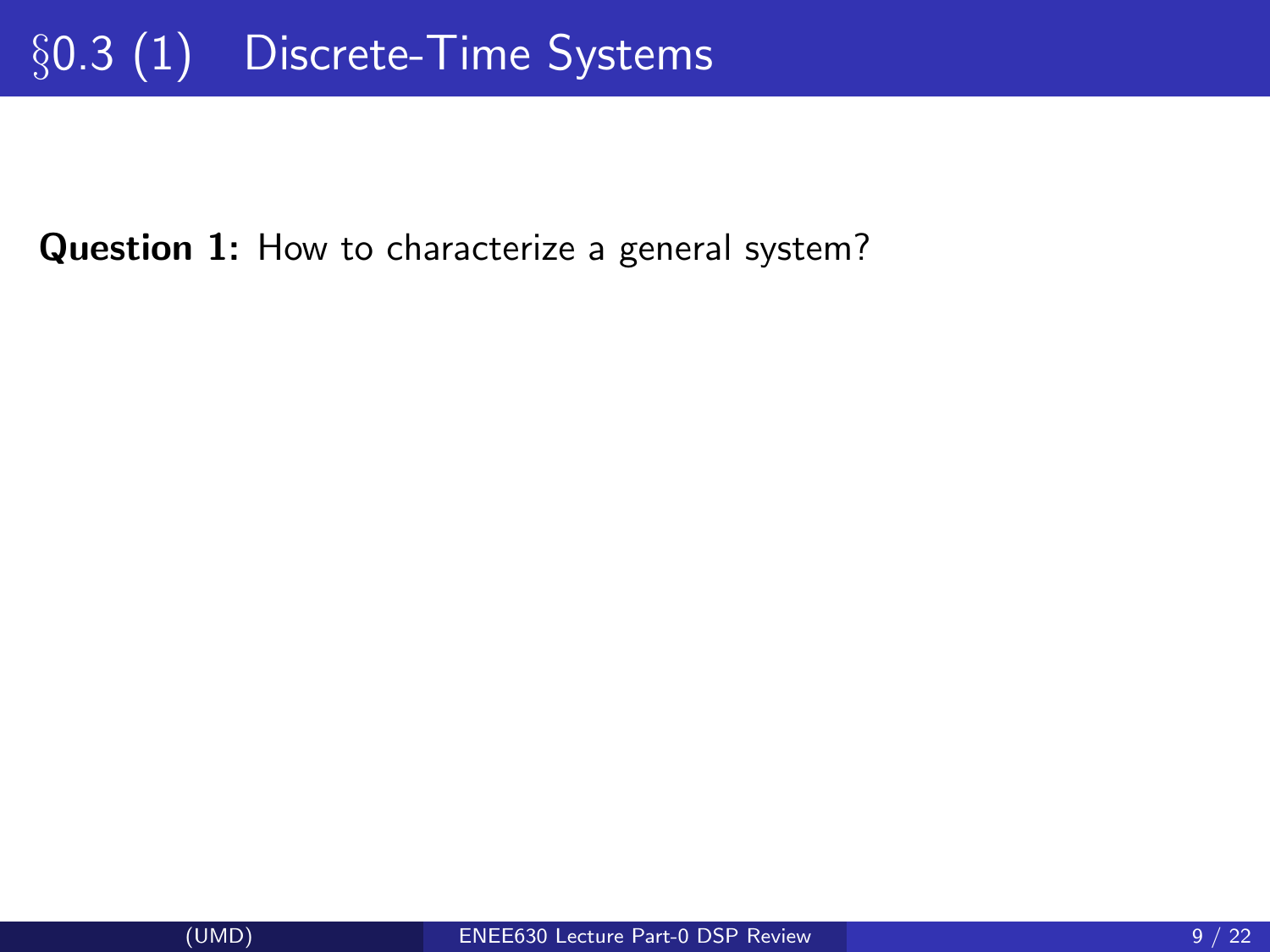# §0.3 (2) Linear Time-Invariant Systems



#### **Linearity**

### (input)  $a_1x_1[n] + a_2x_2[n] \rightarrow$  (output)  $a_1y_1[n] + a_2y_2[n]$

If the output in response to the input  $a_1x_1[n] + a_2x_2[n]$  equals to  $a_1y_1[n] + a_2y_2[n]$  for every pair of constants  $a_1$  and  $a_2$  and every possible  $x_1[n]$  and  $x_2[n]$ , we say the system is linear.

#### Shift-Invariance (Time-Invariance)

(input)  $x_1[n - N] \rightarrow$  (output)  $y_1[n - N]$ 

i.e., The output in response to the shifted input  $x_1[n-N]$  equals to  $y_1[n - N]$  for all integers N and all possible  $x_1[n]$ .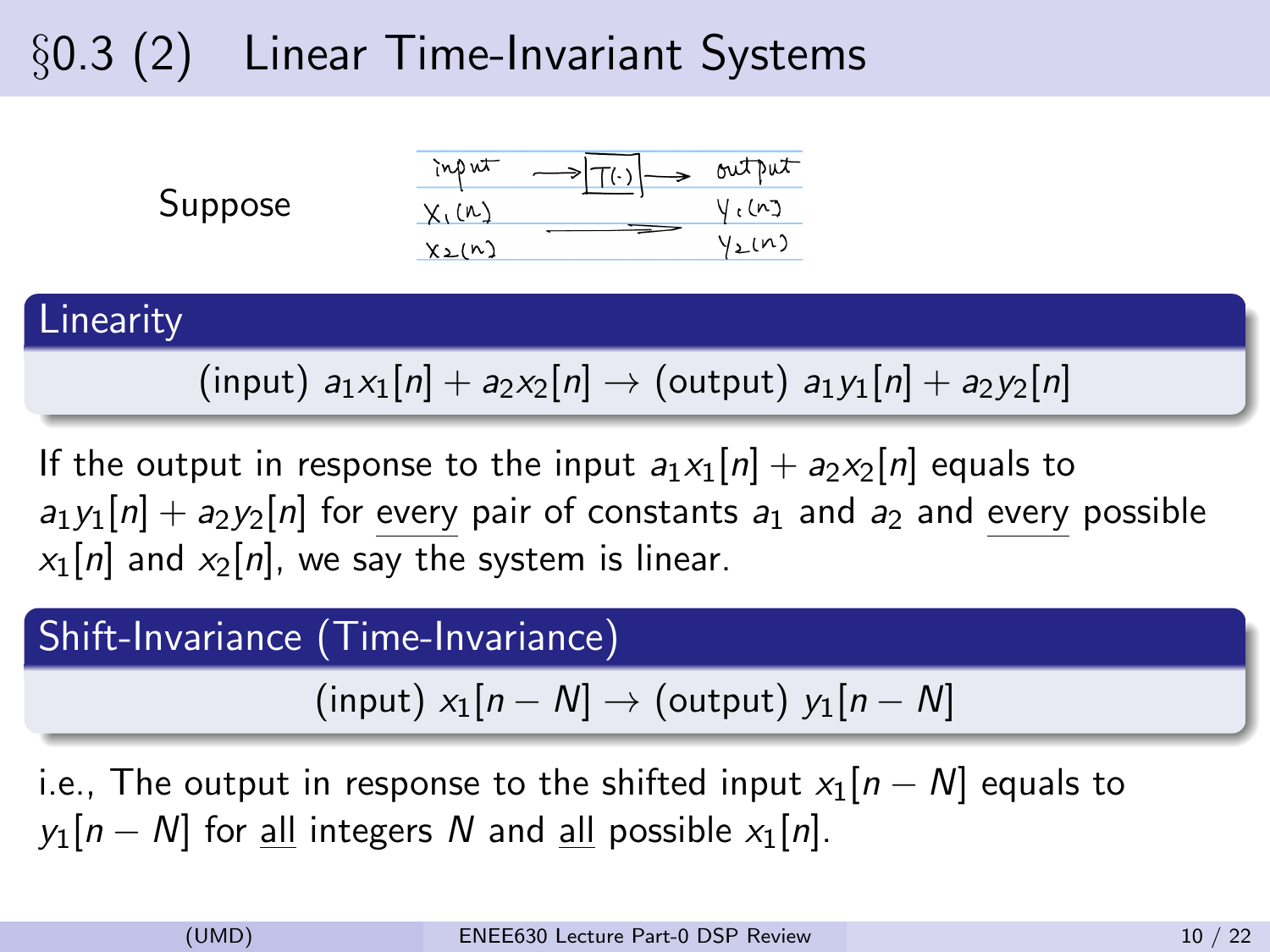An LTI system is both linear and shift-invariant. Such a system can be completely characterized by its impulse response  $h[n]$ :

(input)  $\delta[n] \rightarrow$  (output)  $h[n]$ 

Recall all  $x[n]$  can be represented as  $x[n] = \sum_{m=-\infty}^{\infty} x[m]\delta[n-m]$ ⇒ By LTI property:

$$
y[n] = \sum_{m=-\infty}^{\infty} x[m]h[n-m]
$$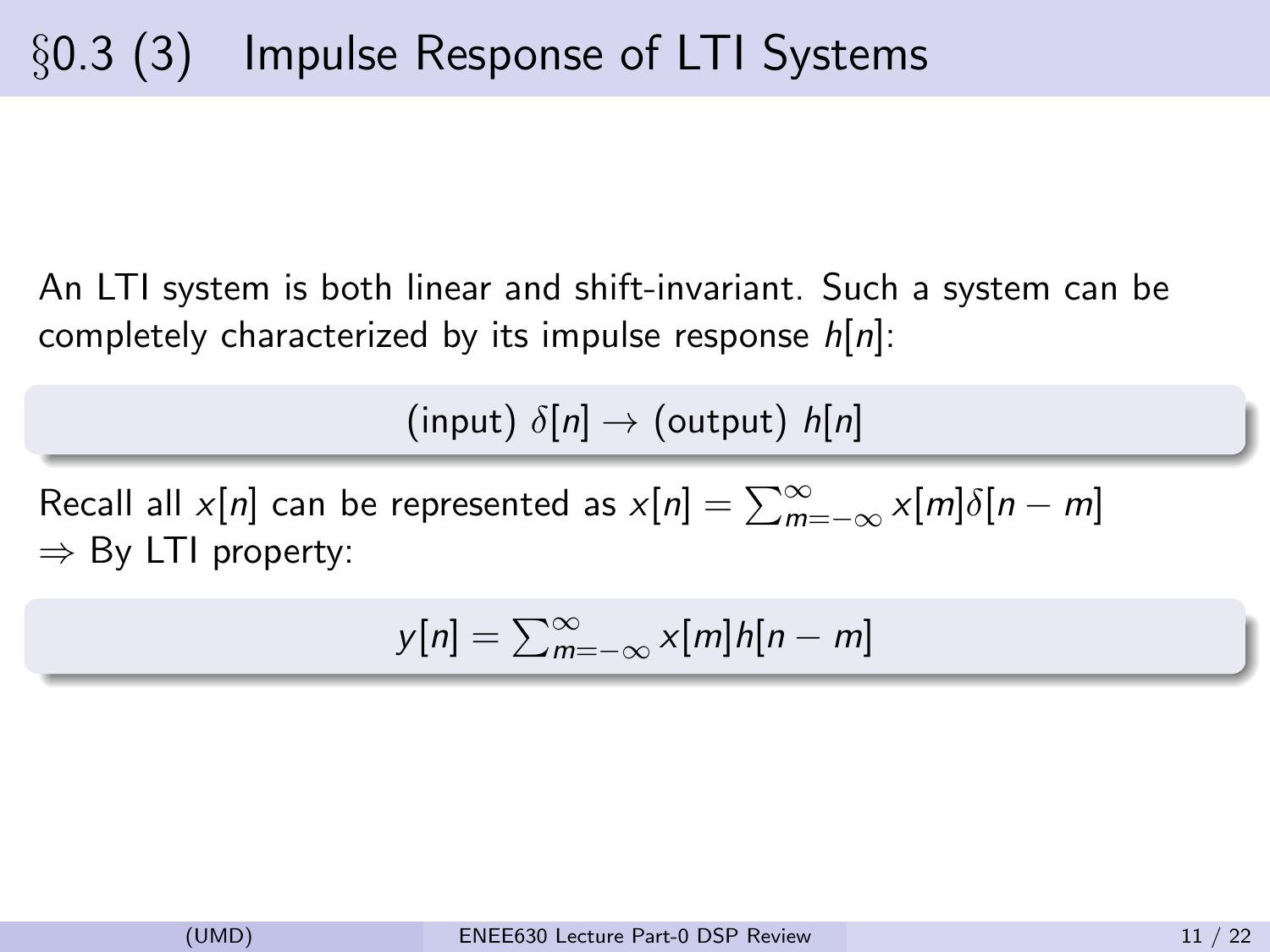# §0.3 (4) Input-Output Relation of LTI Systems

The input-output relation of an LTI system is given by a convolution summation:

$$
\underbrace{y[n]}_{\text{output}} = h[n] * \underbrace{x[n]}_{\text{input}} = \sum_{m=-\infty}^{\infty} x[m]h[n-m] = \sum_{m=-\infty}^{\infty} h[m]x[n-m]
$$

• The transfer-domain representation is  $\mathbb{Y}(z) = H(z)\mathbb{X}(z)$ , where

$$
H(z) = \frac{\mathbb{Y}(z)}{\mathbb{X}(z)} = \sum_{n=-\infty}^{\infty} h[n]z^{-n}
$$

is called the transfer function of the LTI system.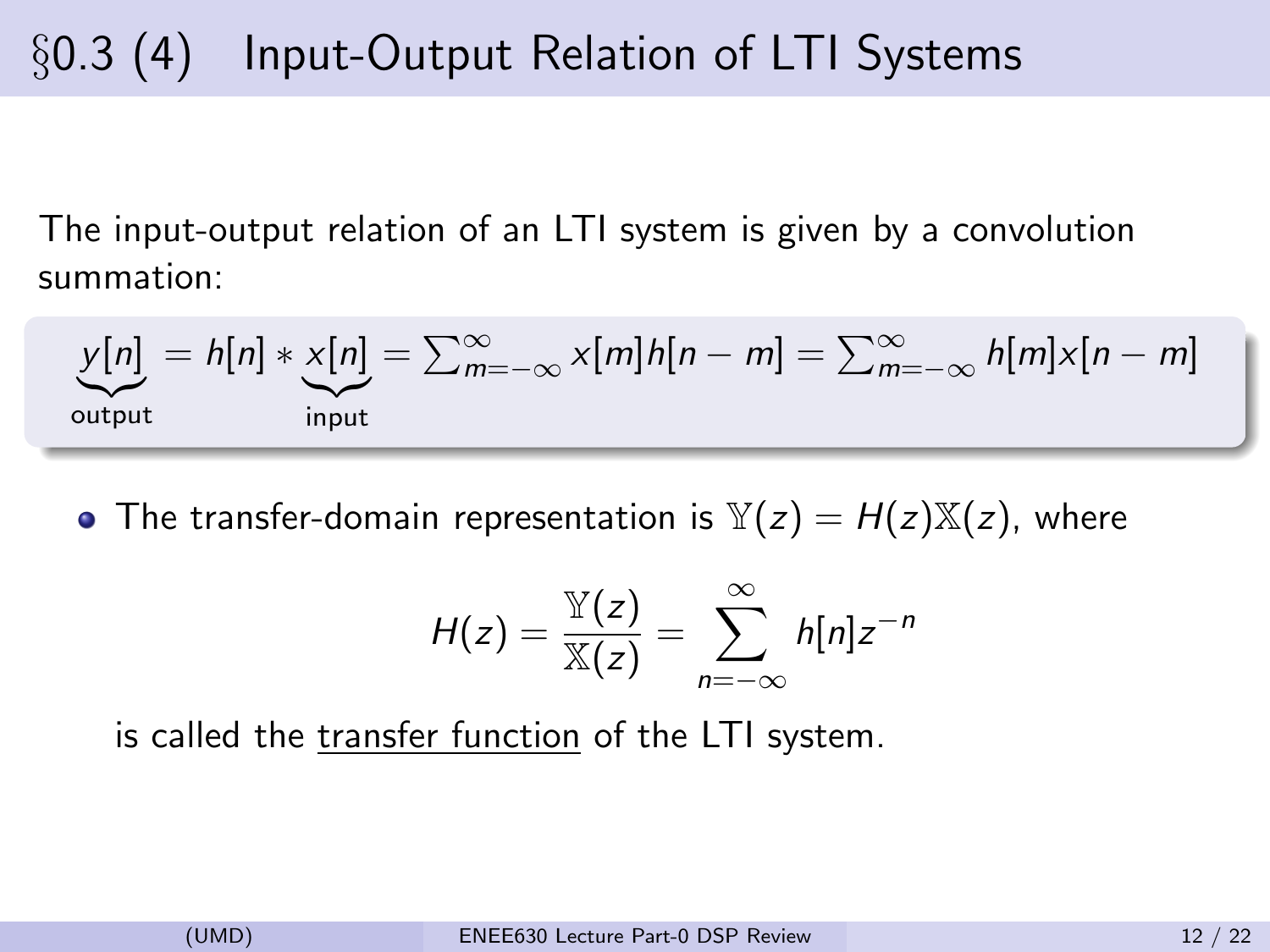A major class of transfer functions we are interested in is the rational transfer function:

$$
H(z) = \frac{B(z)}{A(z)} = \frac{\sum_{k=0}^{N} b_k z^{-k}}{\sum_{m=0}^{N} a_m z^{-m}}
$$

- $\bullet$  {a<sub>n</sub>} and {b<sub>n</sub>} are finite and possibly complex.
- N is the order of the system if  $B(z)/A(z)$  is irreducible.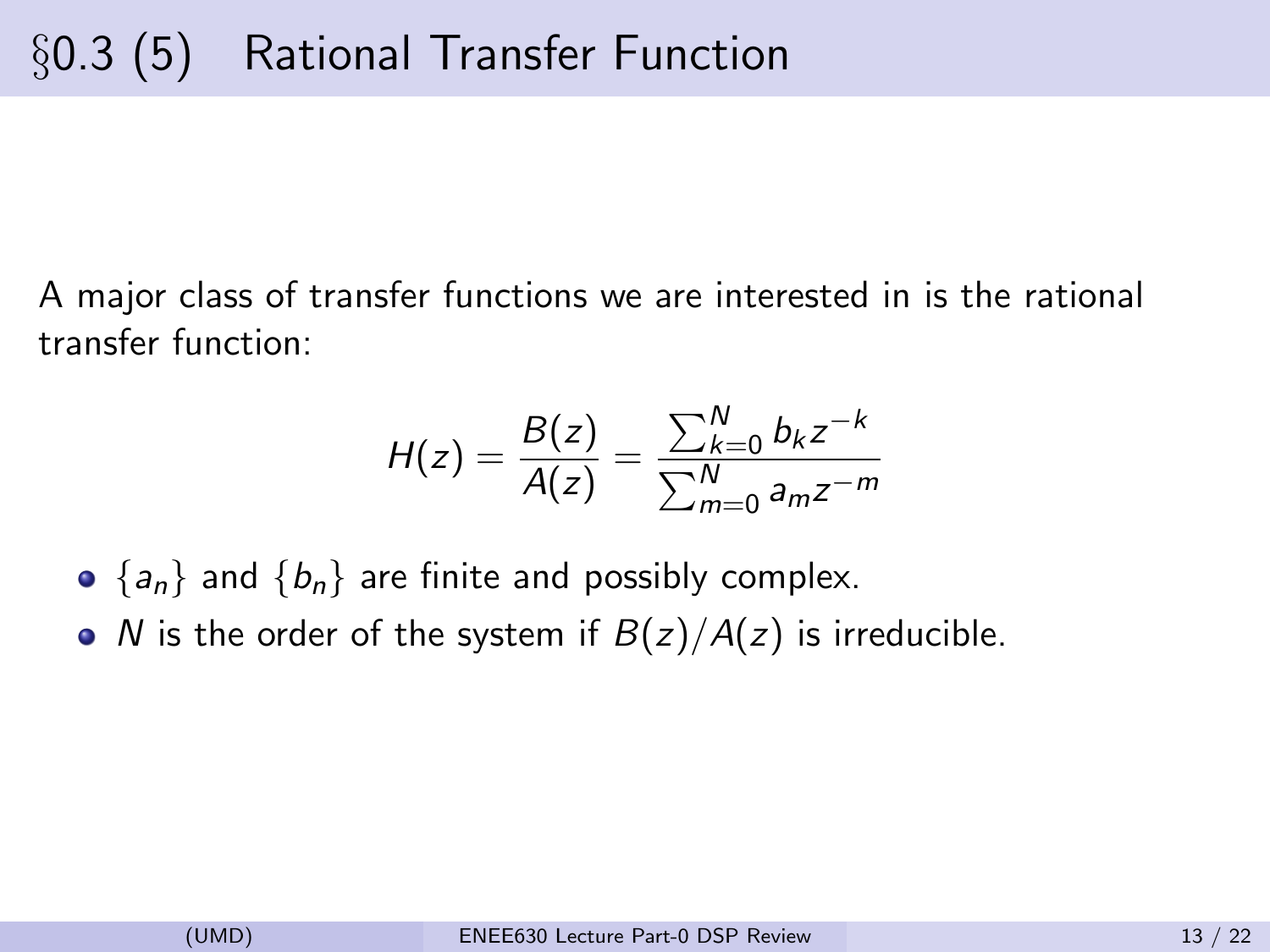# $\S 0.3(6)$  Causality

The output doesn't depend on future values of the input sequence. (important for processing a data stream in real-time with low delay)

An LTI system is causal iff  $h[n] = 0 \forall n < 0$ .

**Question:** What property does  $H(z)$  have for a causal system?

Pitfalls: note the spelling of words "casual" vs. "causal".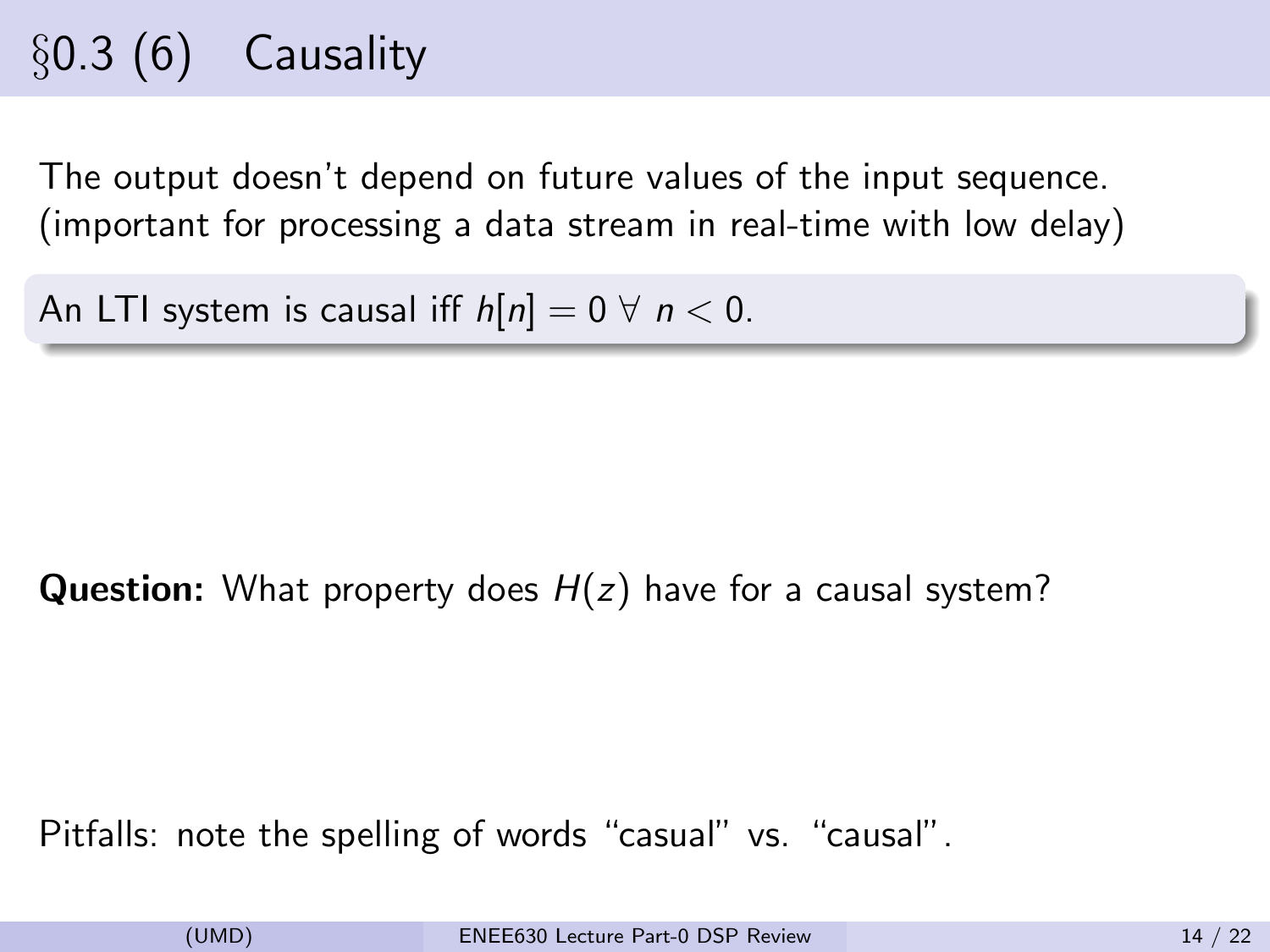- A causal N-th order finite impulse response (FIR) system can have its transfer function written as  $H(z)=\sum_{n=0}^N h[n]z^{-n}$
- A causal LTI system that is not FIR is said to be IIR (infinite impulse response).

e.g. exponential signal 
$$
h[n] = a^n u[n]
$$
:  
its corresponding  $H(z) = \frac{1}{1 - az^{-1}}$ .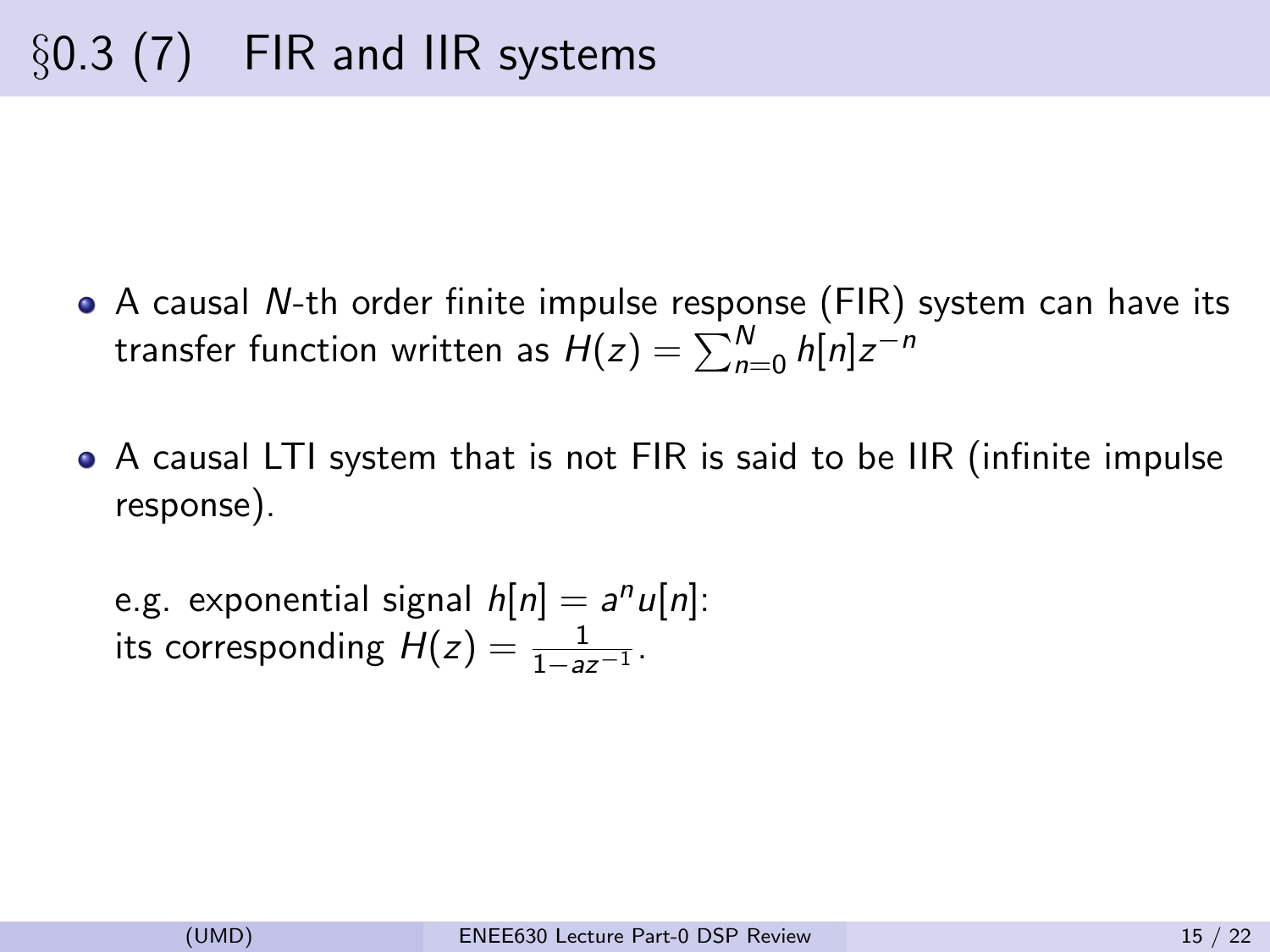# §0.3 (8) Stability in the BIBO sense

BIBO: bounded-input bounded-output

An LTI system is BIBO stable iff  $\sum_{n=-\infty}^{\infty} |h[n]| < \infty$ 

i.e. its impulse response is absolutely summable.

This sufficient and necessary condition means that ROC of  $H(z)$  includes unit circle:  $\left| \cdot \right| H(z) \right|_{z=e^{j\omega}} \leq \sum_n |h[n]| \times 1 < \infty$ 

If  $H(z)$  is rational and  $h[n]$  is causal (s.t. ROC takes the form  $|z| > r$ ), the system is stable iff all poles are inside the unit circle (such that the ROC includes the unit circle).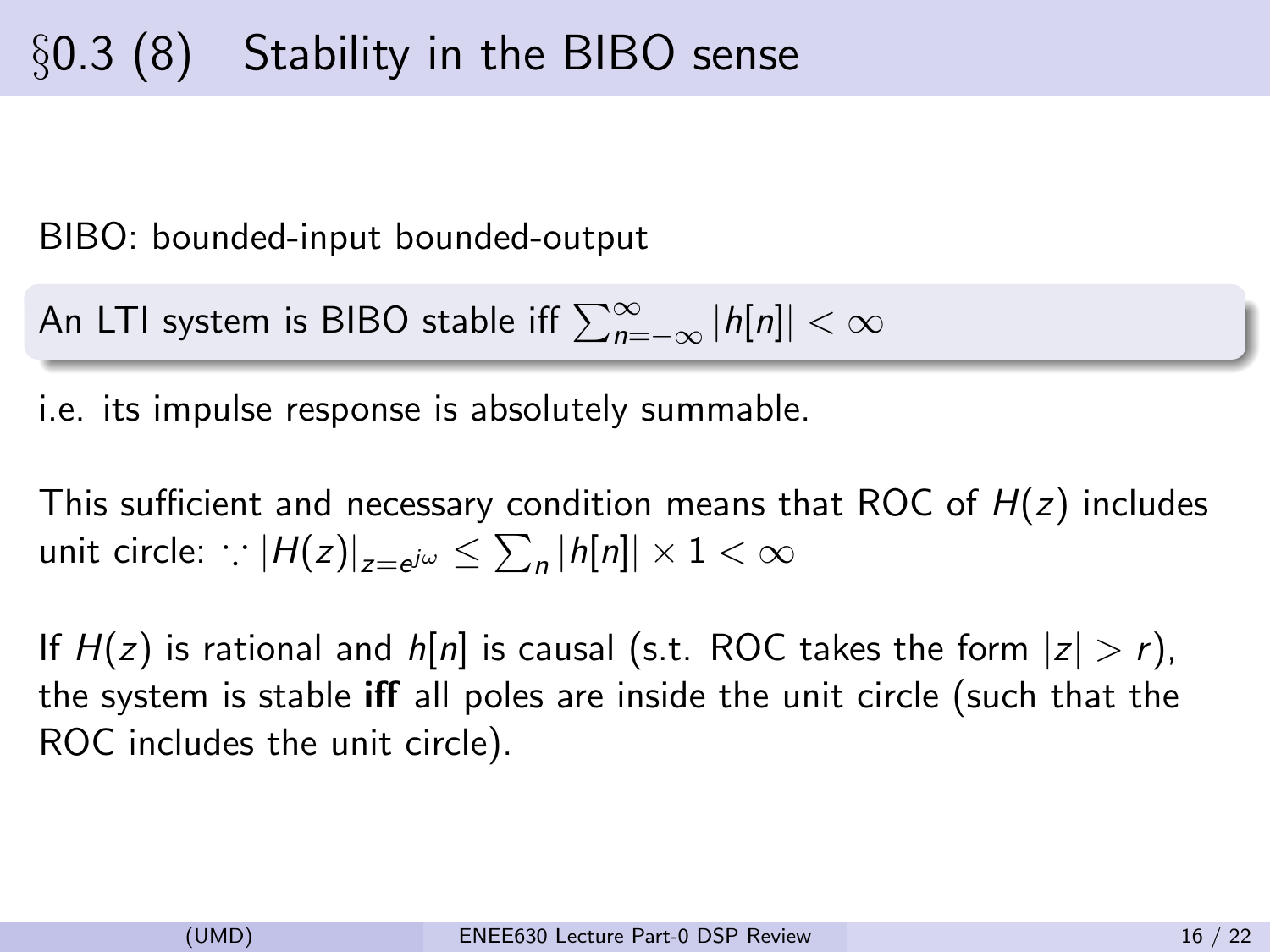We use the subscript "a" to denote continuous-time (analog) signal and drop the subscript if the context is clear.

The **Fourier Transform** of a continuous-time signal 
$$
x_a(t)
$$
  
\n
$$
\begin{cases}\n\mathbb{X}_a(\Omega) \triangleq \int_{-\infty}^{\infty} x_a(t) e^{-j\Omega t} dt & \text{``projection''} \\
x_a(t) = \frac{1}{2\pi} \int_{-\infty}^{\infty} \mathbb{X}_a(\Omega) e^{j\Omega t} d\Omega & \text{``reconstruction''}\n\end{cases}
$$

- $\Omega = 2\pi f$  and is in radian per second
- $\bullet$  f is in Hz (i.e., cycles per second)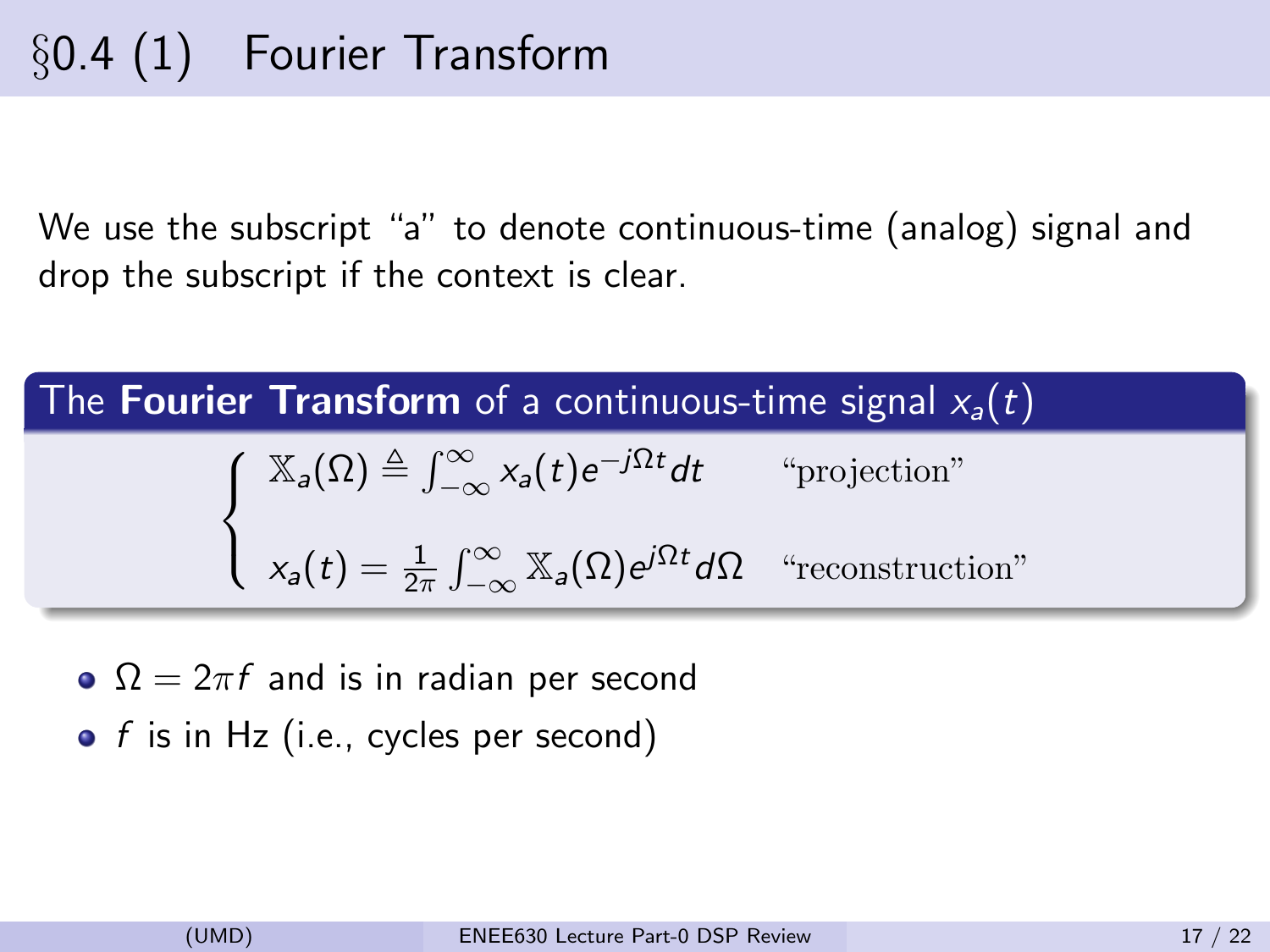# $\S 0.4(2)$  Sampling

Consider a sampled signal  $x[n] \triangleq x_a(nT)$ .

 $\bullet$   $T > 0$ : sampling period;  $2\pi/T$ : sampling (radian) frequency

The Discrete Time Fourier Transform of  $x[n]$  and the Fourier Transform of  $x_a(t)$  have the following relation:

$$
\mathbb{X}(\omega) = \frac{1}{\tau} \sum_{k=-\infty}^{\infty} \mathbb{X}_{a} (\Omega - \frac{2\pi k}{\tau})|_{\Omega = \frac{\omega}{\tau}}
$$

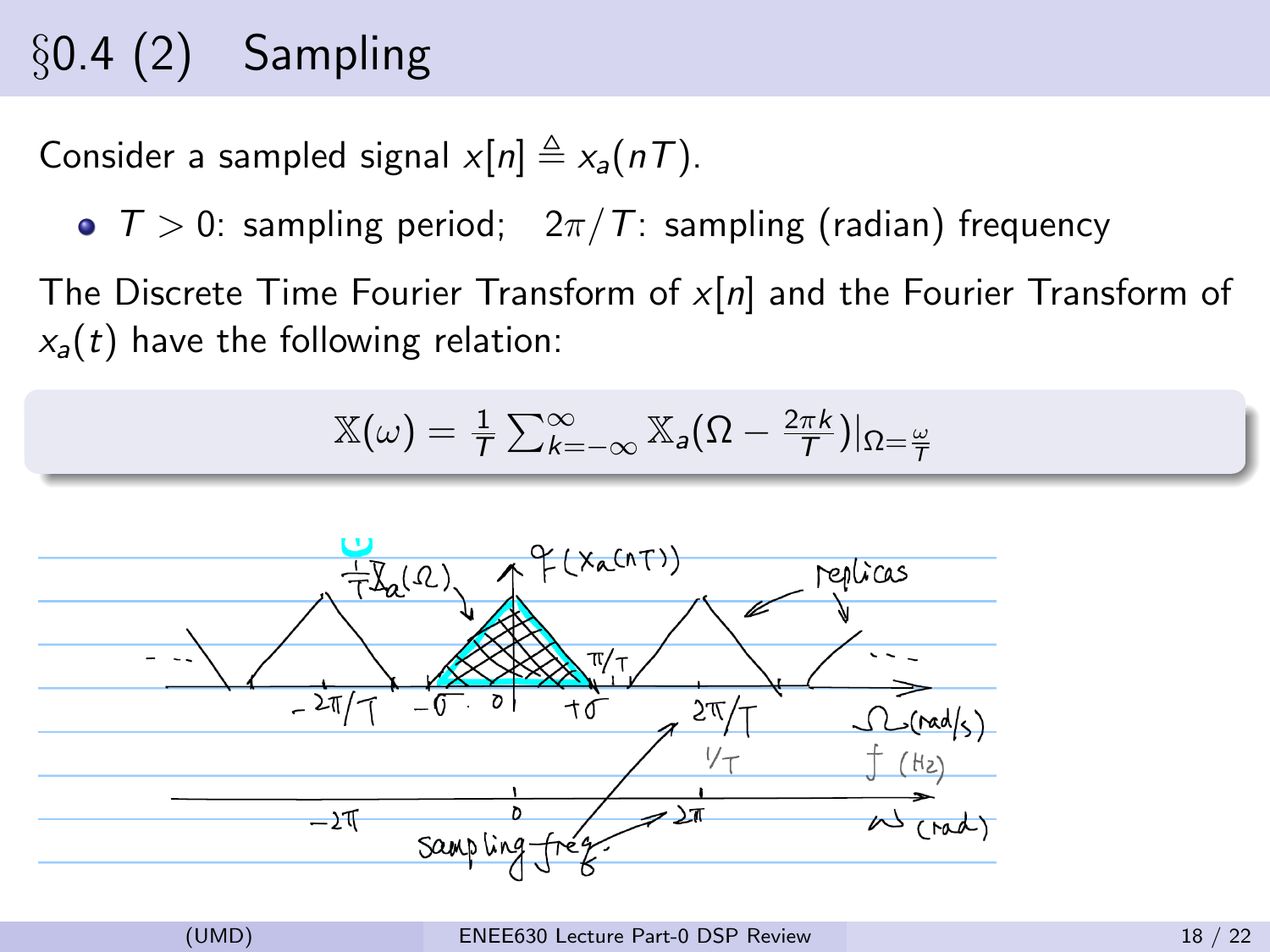# §0.4 (3) Aliasing

If  $\mathbb{X}_a(\Omega)=0$  for  $|\Omega|\geq \frac{\pi}{\mathcal{T}}$  (i.e., band limited), there is no overlap between  $\mathbb{X}_{a}(\Omega)$  and its shifted replicas.

Can recover  $x_a(t)$  from the sampled version  $x[n]$  by retaining only one copy of  $\mathbb{X}_{a}(\Omega)$ . This can be accomplished by interpolation/filtering.

Otherwise, overlap occurs. This is called aliasing.



Reference: Chapter 7 "Sampling" in Oppenheim et al. Signals and Systems Book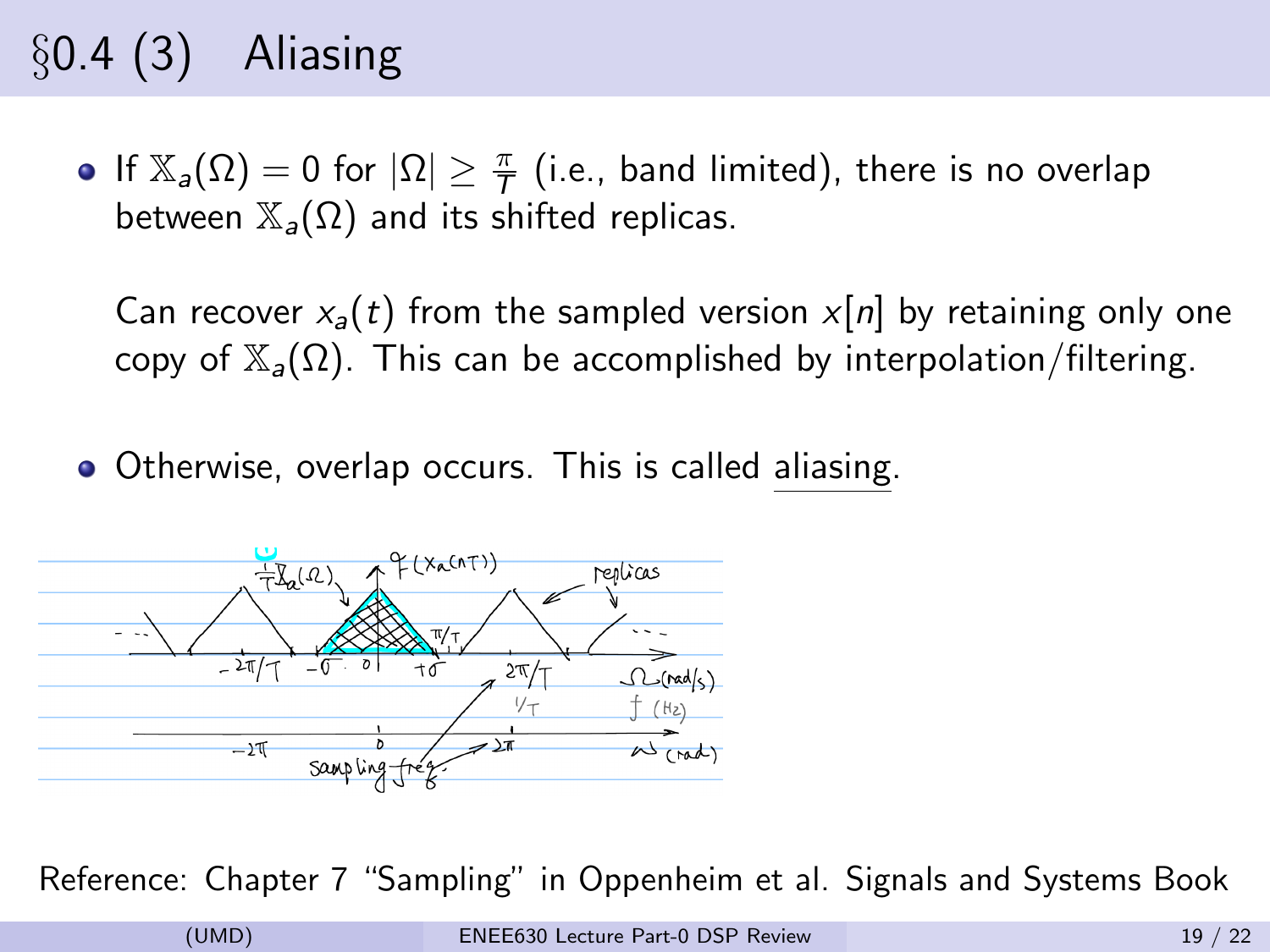# §0.4 (4) Sampling Theorem

• Let  $x_a(t)$  be a band-limited signal with  $\mathbb{X}_a(\Omega) = 0$  for  $|\Omega| > \sigma$ , then  $x_a(t)$  is uniquely determined by its samples  $x_a(nT)$ ,  $n \in \mathbb{Z}$ ,

if the sampling frequency  $\Omega_s \triangleq 2\pi/T$  satisfies  $\Omega_s > 2\sigma$ .

• In the  $\omega$  domain,  $2\pi$  is the (normalized) sampling rate for any sampling period T.

Thus the signal bandwidth can at most be  $\pi$  to avoid aliasing.

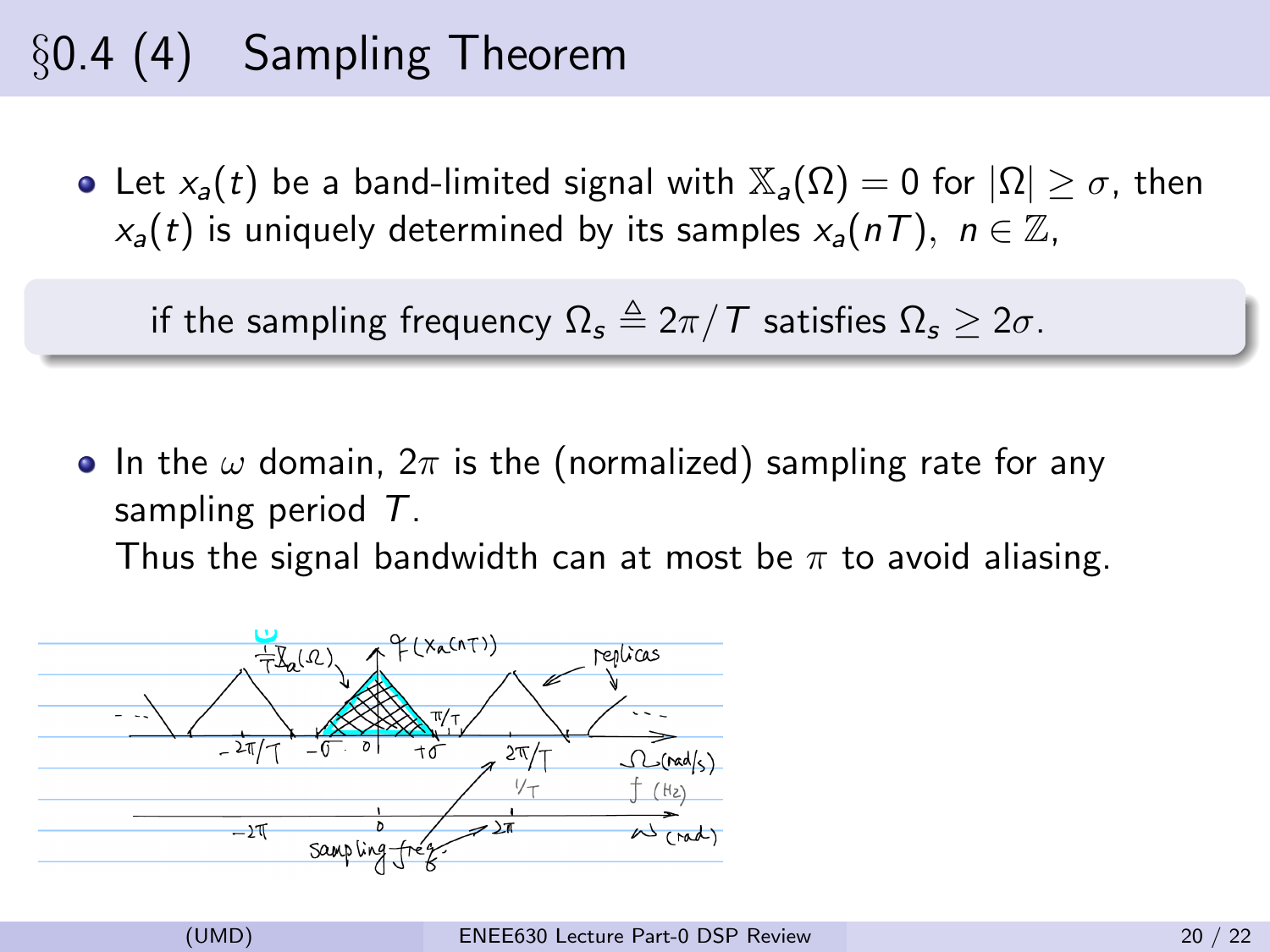### §0.5 Discrete-Time Filters

**4** A Digital Filter is an LTI system with rational transfer function. The frequency response  $H(\mathrm{e}^{j\omega})$  specifies the properties of a filter:

 $H(\omega)=|H(\omega)|{\rm e}^{j\phi(\omega)}$ 

 $|H(\omega)|$ : magnitude response  $\phi(\omega)$ : phase response

**2** Magnitude response determines the type of filters:



**Linear-phase filter**: phase response  $\phi(\omega)$  is linear in  $\omega$ .

- Linear phase is usually the minimal phase distortion we can expect.
- $\bullet$  A real-valued linear-phase FIR filter of length N normally is either symmetric  $h[n] = h[N - n]$  or anti-symmetric  $h[n] = -h[N - n]$ .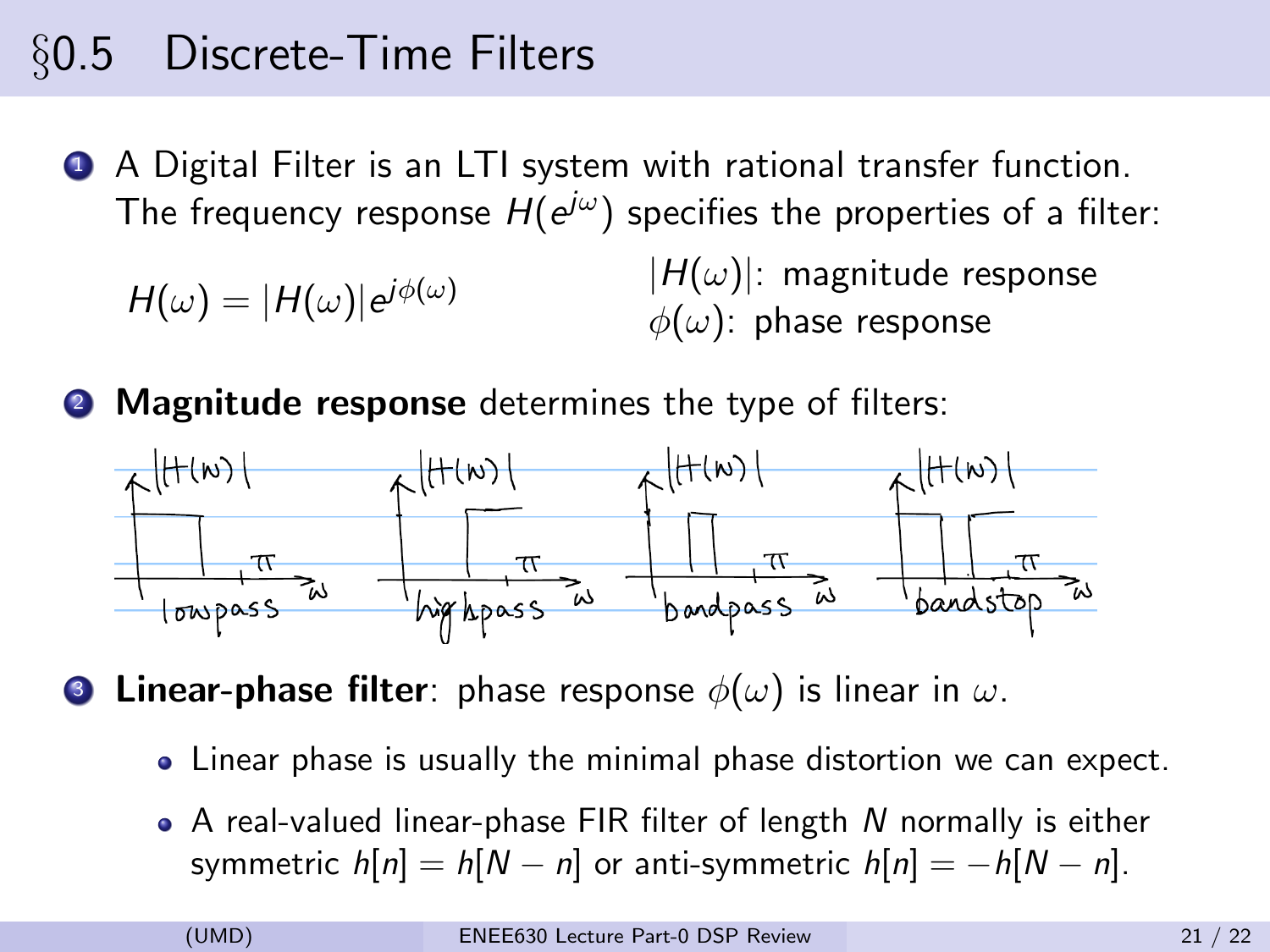# §0.6 Relations of Several Transforms [\(answer\)](#page-22-0)

<span id="page-21-0"></span>

| TRANSFORM                                    | TIME-DOMAIN<br>(Analysis) | FREQUENCY-DOMAIN<br>(Synthesis) |
|----------------------------------------------|---------------------------|---------------------------------|
| <b>Fourier Series</b><br>(FS)                |                           |                                 |
| Fourier Transform<br>(FT)                    |                           |                                 |
| Discrete-Time<br>Fourier Transform<br>(DTFT) |                           |                                 |
| Discrete<br>Fourier Transform<br>(DFT)       |                           |                                 |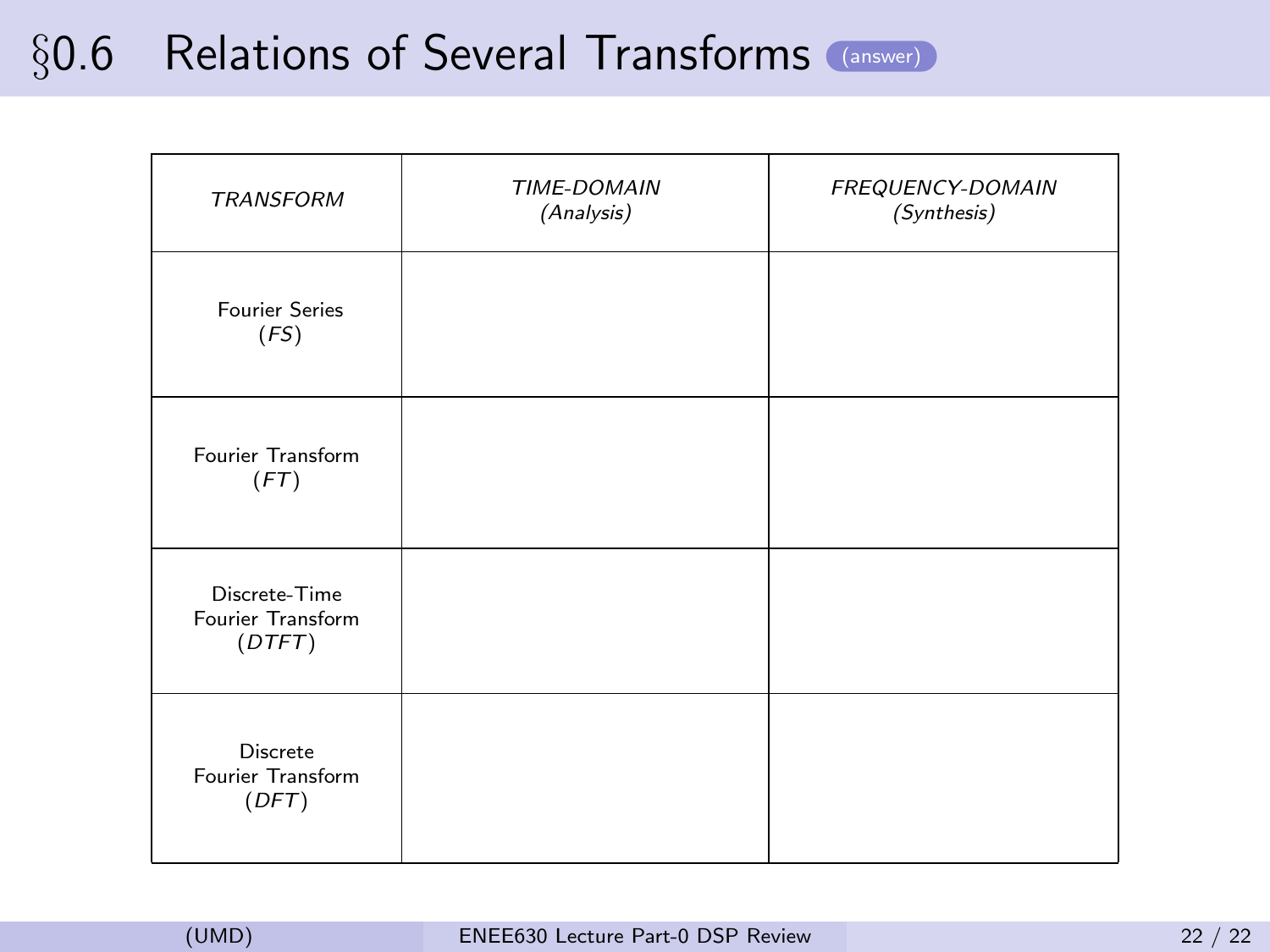# <span id="page-22-0"></span>§0.6 Relations of Several Transforms

| TRANSFORM                                    | <b>TIME-DOMAIN</b><br>(Analysis)                                                                                                   | <i><b>FREQUENCY-DOMAIN</b></i><br>(Synthesis)                                                              |
|----------------------------------------------|------------------------------------------------------------------------------------------------------------------------------------|------------------------------------------------------------------------------------------------------------|
| <b>Fourier Series</b><br>(FS)                | $x(t)$ continuous periodic<br>$X_n = \frac{1}{T} \int_{-\frac{T}{2}}^{+\frac{T}{2}} x(t) e^{-j2\pi nt/T} dt$                       | $X_n$ discrete aperiodic<br>$x(t) = \sum_{n=1}^{+\infty} X_n e^{j2\pi nt/T}$<br>$n=-\infty$                |
| Fourier Transform<br>(FT)                    | $x(t)$ continuous aperiodic<br>$X(\Omega) = \int_{-\infty}^{+\infty} x(t) e^{-j\Omega t} dt$<br>(or in f where $\Omega = 2\pi f$ ) | $X(\Omega)$ continuous aperiodic<br>$x(t) = \frac{1}{2\pi} \int^{+\infty} X(\Omega) e^{i\Omega t} d\Omega$ |
| Discrete-Time<br>Fourier Transform<br>(DTFT) | $x[n]$ discrete aperiodic<br>$X(\omega) = \sum_{n=-\infty}^{+\infty} x[n] e^{-j\omega n}$<br>$n=-\infty$                           | $X(\omega)$ continuous periodic<br>$x[n] = \frac{1}{2} \int^{+\pi} X(\omega)e^{j\omega n} d\omega$         |
| Discrete<br>Fourier Transform<br>(DFT)       | $x[n]$ discrete periodic<br>$N-1$<br>$X[k] = \sum_{n=0}^{\infty} x[n]W_N^{kn}$<br>(where $W_N^{kn} = e^{-j2\pi kn/N}$ )            | $X[k]$ discrete periodic<br>$x[n] = \frac{1}{N} \sum_{k=0}^{N-1} X[k] W_N^{-kn}$                           |